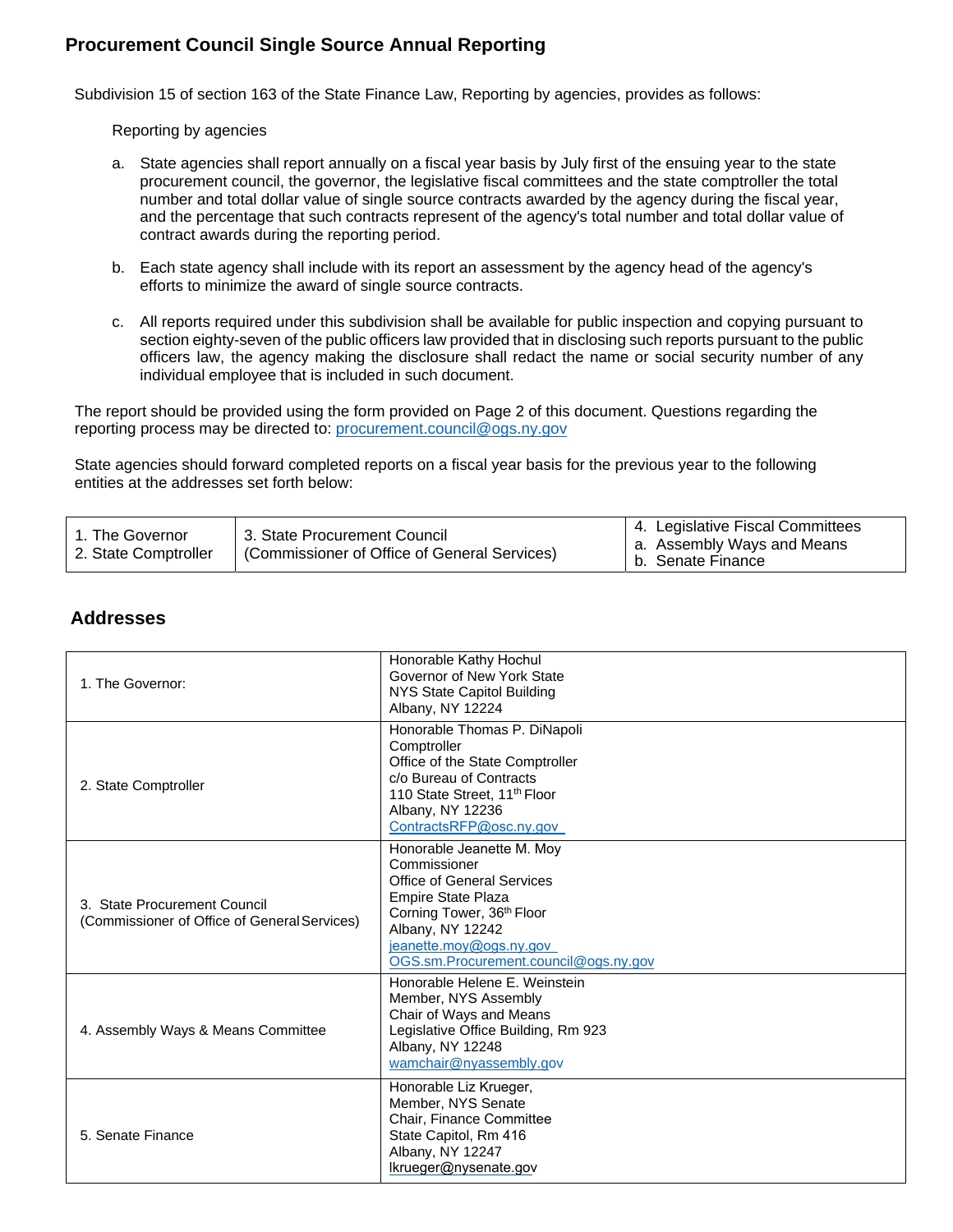# Procurement Council Single Source Reporting

# **Demographics**

### 1. Please provide the following agency information:

| <b>Name of Agency:</b>  |  |
|-------------------------|--|
|                         |  |
| <b>Agency Code:</b>     |  |
| <b>Address:</b>         |  |
| <b>Address 2:</b>       |  |
| City/Town:              |  |
| State:                  |  |
| <b>ZIP/Postal Code:</b> |  |
| Date:                   |  |

### 2. Please provide the following Agency Contact Information for the person completing the survey:

| Name:                   |              |
|-------------------------|--------------|
| Title:                  |              |
| <b>Address:</b>         |              |
| <b>Address 2:</b>       |              |
| City/Town:              |              |
| State:                  |              |
| <b>ZIP/Postal Code:</b> |              |
| <b>Email Address:</b>   |              |
| <b>Phone Number:</b>    | XXX-XXX-XXXX |

3. Were Single Source Contracts awarded by this agency for the preceding fiscal year (April to March)?